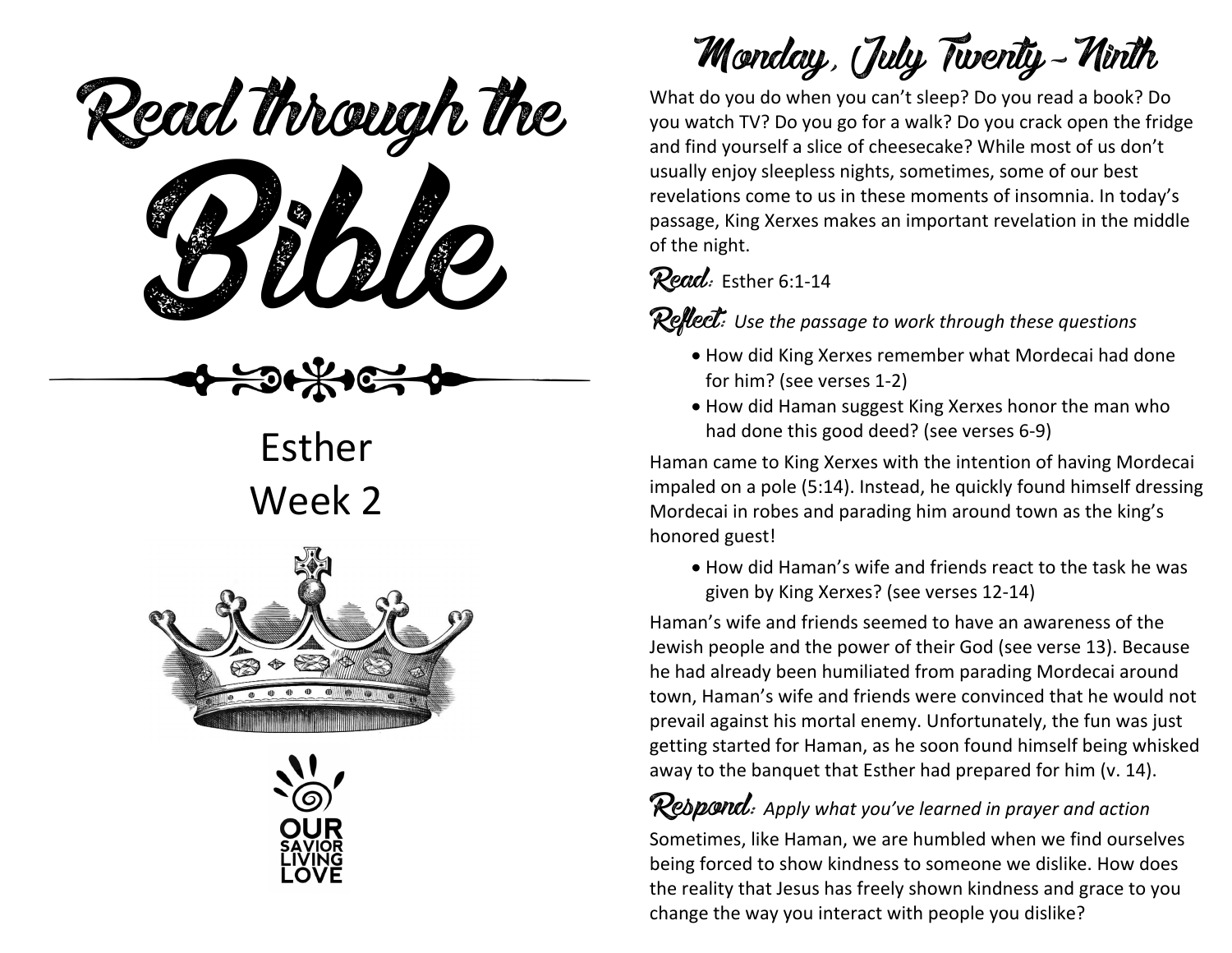# Tuesday, July Thirtieth

In Disney's *Aladdin*, the villain Jafar gets his way for most of the movie. In fact, towards the very end, he captures the sultan, pronounces himself the new one, and becomes an almighty and powerful genie. But just as things look hopeless for Aladdin and his friends, Jafar makes a critical error that ultimately leads to his demise in spectacular fashion…he forgets that the genies are subject to the possessor of the lamp! In today's passage, Haman's critical error in chapter 3 (to destroy the Jews) also leads to his demise in spectacular fashion.

### Read: Esther 7:1-10

### Reflect: *Use the passage to work through these questions*

• What were Queen Esther's petition and request? (see verse 3) How did Queen Esther appeal to the king? (see verse 4)

Although Queen Esther demonstrated boldness in making her petition and request to King Xerxes, she still did so with both tact and respect ("If we had merely been sold as male and female slaves, I would have kept quiet..."  $- v. 4$ ).

- What did Haman intend to do after King Xerxes left the room? (see verse 7) What did it look like was happening when the king returned? (see verse 8)
- What was ironic about the way Haman died? (see verse 9)

The phrase "dig your own grave" is an idiom that people often use when they see others doing something that will lead to their own demise. In this case, "build your own gallows" seems most appropriate for Haman and his ill-fated plan.

### Respond: *Apply what you've learned in prayer and action*

One of the reasons for Queen Esther's success with the king was that she made her petition and request with both tact and respect. How might you do the same in your interactions with your spouse/family/coworkers/friends/neighbors/strangers? Spend some time praying for these future interactions.

# Wednesday, July Thirty-First

In 2017, domino artist Lily Hevesh broke the world record for the longest domino line ever. The feat consisted of 15,524 dominoes and took two days to build. Domino artists like Hevesh experience both relief and pride when they are able to set up all of their dominos without knocking any over, but that isn't always the case. For example, sometimes, domino artists will spend hours and hours placing out hundreds and thousands of dominos only to accidentally knock one over and set off a chain reaction. As Hevesh has experienced herself, once one domino falls, it's hard to stop them! In today's passage, Queen Esther struggles to stop the chain reaction that was set off by the king's original edict in chapter 3.

### Read: Esther 8:1-10

### Reflect: *Use the passage to work through these questions*

- What secret did Queen Esther reveal? (see verse 1)
- What request did Queen Esther make? (see verses 3-6)

Even though Haman was dead, King Xerxes' edict to destroy the Jews still remained intact. Queen Esther knew that while these edicts could not be repealed (see 1:19), perhaps something could still be done to try and save her people…

• What authority did King Xerxes give to Mordecai? (see verses 8-10)

While the king knew that he couldn't rescind his edict, he figured Mordecai could devise a plan to help save his own people. In doing so, King Xerxes gave his full support to the Jewish people so that they could protect themselves from the people wishing to destroy them on the designated date (see 3:13).

### Respond: *Apply what you've learned in prayer and action*

God's Word reminds us that we are powerless to save ourselves, but Jesus is mighty to save. Take some time today to thank God for sending His Son to stop the chain reaction of our sin so that we can experience peace in this life and the next.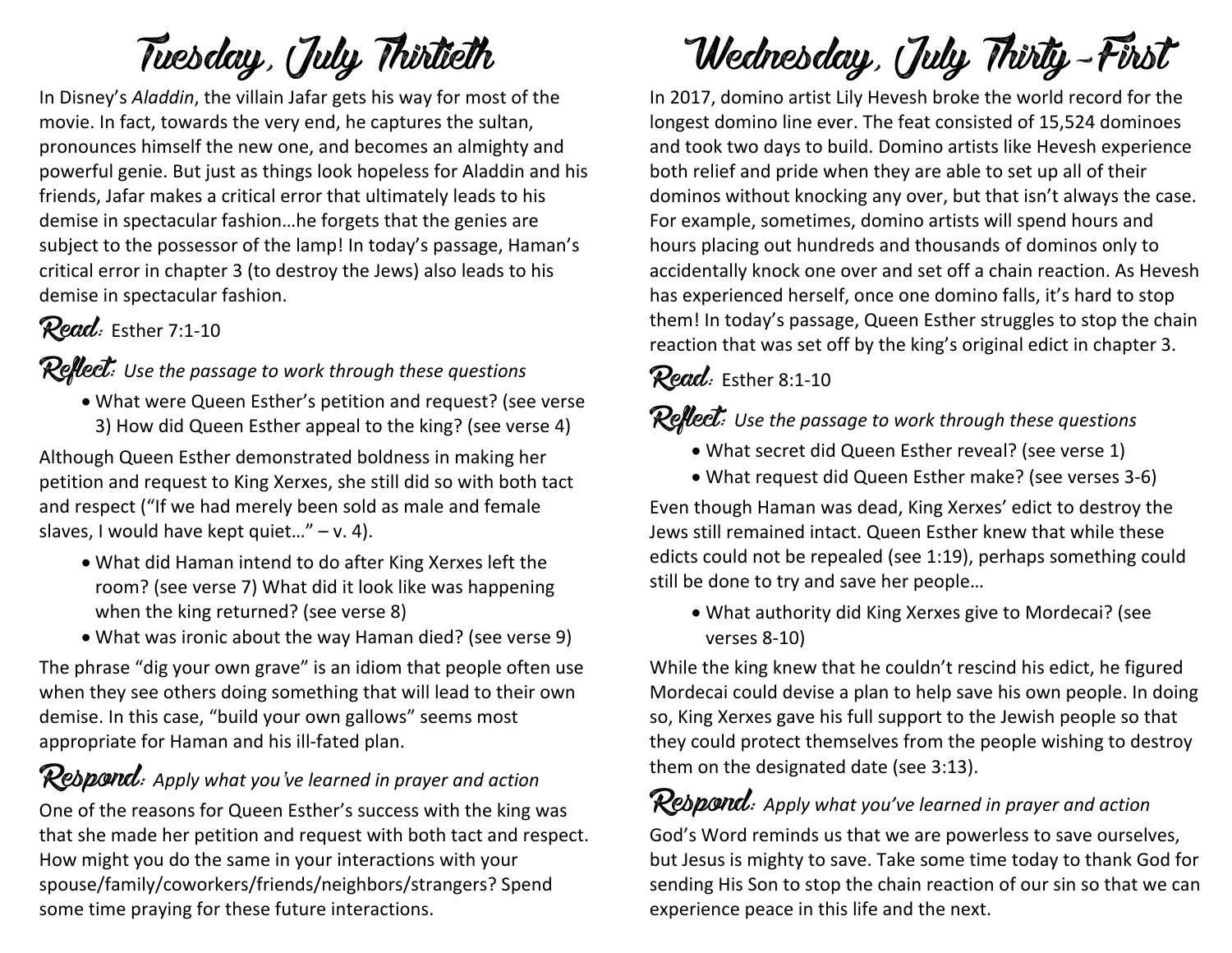# Thursday, August First

When parents are told that their newborn baby needs to be rushed to the NICU, the feelings of worry and sadness are often intense and overwhelming. However, when their baby is released from the hospital two weeks later, the feelings of relief and joy are usually experienced with a similar intensity. In today's passage, the Jewish people experience relief and joy once they learn of the new edict.

### Read: Esther 8:11-17

Reflect: *Use the passage to work through these questions*

• What did the king's edict grant the Jews to do? (see verses 11-12)

The edict that Mordecai wrote for King Xerxes was wisely crafted because not only did it allow the Jews to fight back against the people who had planned to destroy them, but it also provided the king's full support. The date in the new edict – the thirteenth day of the twelfth month – was the same date as the original one. In this sense, this was the day that the Jews were allowed to defend themselves against the people who were trying to kill them.

• How does the situation in verses 15-17 differ from the situation in 4:1-3?

The Jews living throughout Persia were overjoyed by this new edict even though the day had not yet come. As Christians living today in 2019, we experience a similar situation: we are overjoyed that we will one day spend eternity with Jesus even though that day has not yet come!

• What was the result of this new edict on the surrounding peoples? (see verse 17)

### Respond: *Apply what you've learned in prayer and action*

Think through the past few days. When have you felt saddened, and when have you felt overjoyed? Take some time to thank God for being with you in the midst of all of these moments.

Friday, August Second

(Spoiler Alert!) In Marvel's *Avengers: Endgame*, there is a scene toward the end of the movie when the small band of Marvel superheroes are surrounded and outnumbered by their enemies. Just as it seems all hope is lost, Captain America makes a battle cry, and all of a sudden, a series of portals open up, and a ton of superheroes come to the rescue to help fight the bad guys. In today's passage, people throughout Persia come to the aid of the Jews to help defeat their enemies.

### Read: Esther 9:1-19

Reflect: *Use the passage to work through these questions*

• Why couldn't the Jews' enemies stand against them? (see verses 2-3)

With King Xerxes and many people throughout Persia on their side, the Jews proved to be an unstoppable force against the people who came to kill and destroy them. Once again, God had provided a way to protect His people.

- What was Queen Esther's request? (see verse 13)
- Why did some Jews feast on the fourteenth day of the month of Adar while others feasted on the fifteenth day of the month of Adar? (see verses 16-19)

As we looked at last week, Persian communication was orderly and efficient, but it was still slow in comparison to how we communicate today! When Esther requested to extend the new edict for another day, there simply wasn't enough time to get the word out to all of the provinces throughout Persia. Instead, only the people of Susa were aware of this change, and thus, their day of feasting and joy was a day after everybody else.

Respond: *Apply what you've learned in prayer and action* Psalm 46:1 reminds us that "God is our refuge and strength, an ever-present help in trouble." Commit this verse to memory as a way to remind yourself of who you can turn to in difficult times.